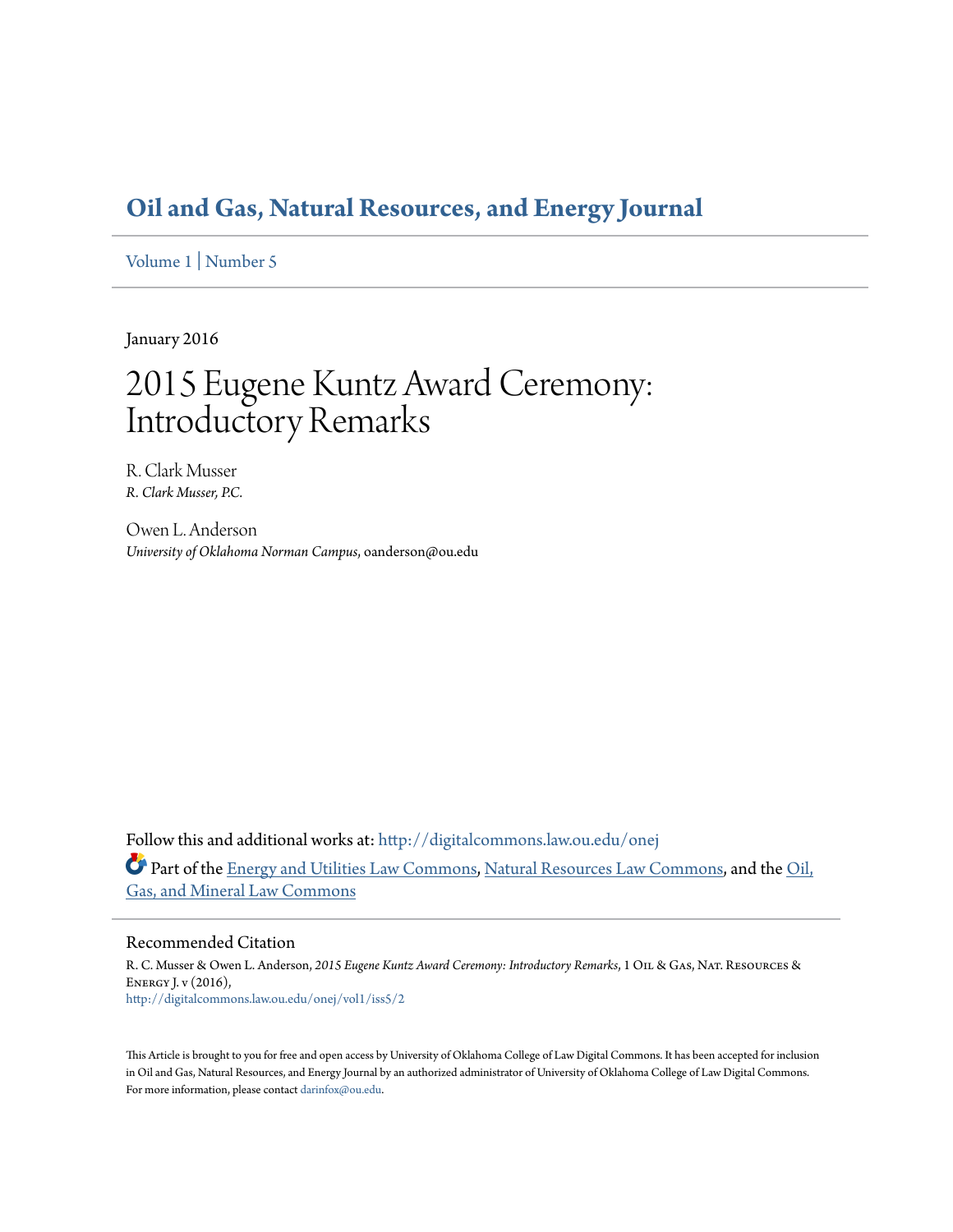

PROFESSOR OWEN L. ANDERSON

*Recipient, 2015 Eugene Kuntz Award for Leadership in Natural Resources Law and Policy*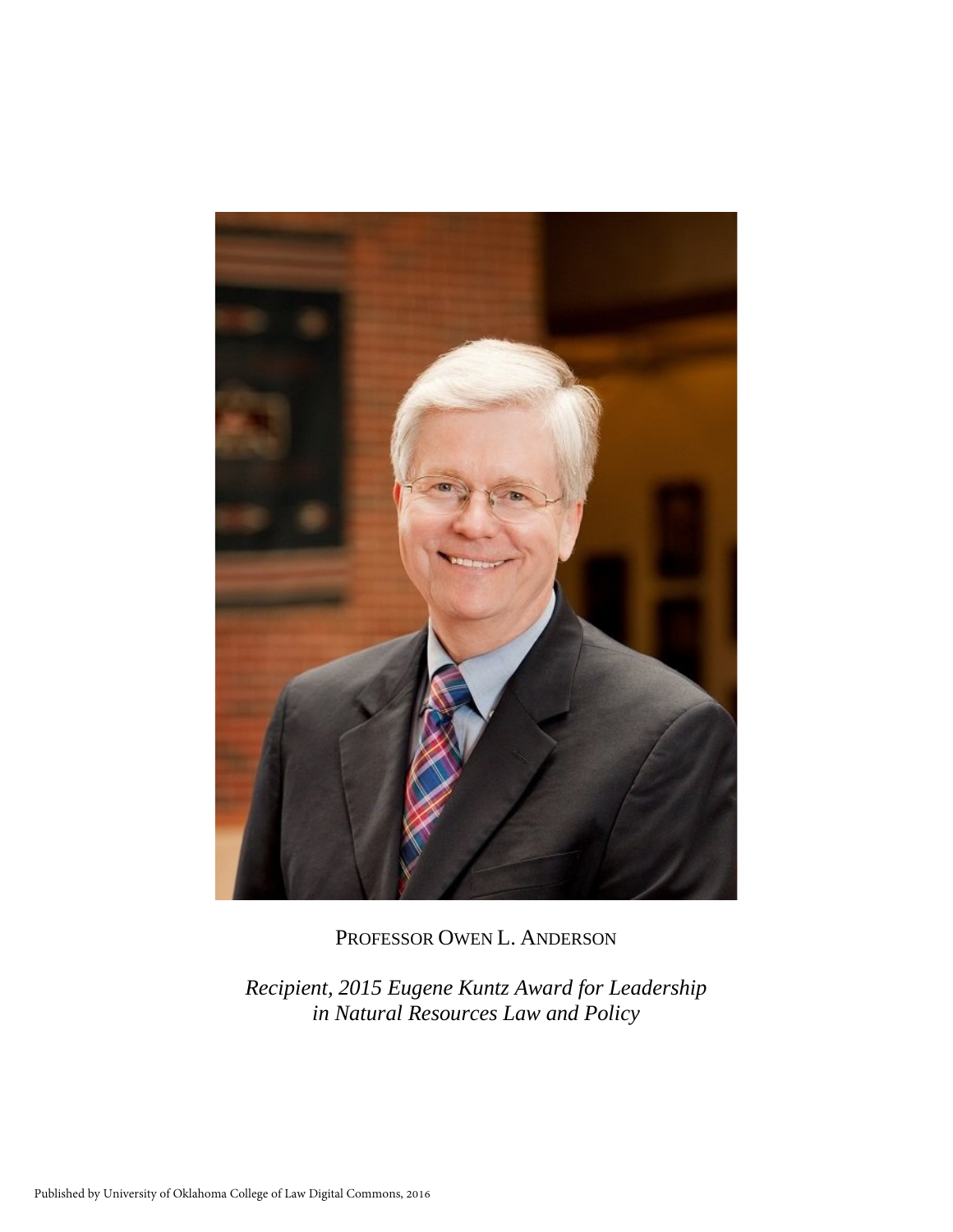## 2015 EUGENE KUNTZ AWARD CEREMONY: INTRODUCTORY REMARKS

#### *R. Clark Musser*

This year's honoree was born and raised on a farm in North Dakota. Both of his grandfathers served in the North Dakota House of Representatives, and his mother and father were not only farmers, but country school teachers as well. Mother was of Irish descent; Dad was of Norwegian descent. Both had the gene of a consummate storyteller. Mother and Dad, being servants of the soil, knew and appreciated the bounty of nature. They knew only too well that one misstep in a North Dakota winter could spell death to cattle and ruination of crops, meaning economic disaster for the family. In this environment young Owen Lee Anderson awoke with the sun, fed the cattle, worked the soil, and tended to a multitude of chores on the small grain and cattle ranch. He attended a nearby one-room country school house and later a small-town junior high and high school.

Mom and Dad Anderson instilled in Owen, their only child, a love of learning and an insatiable curiosity; his favorite books being the family's encyclopedia, which he read cover to cover several times. As Owen grew in stature, so did his field of interests. His love of the land, with its unlimited potential, blossomed to a degree few of us in this room can begin to appreciate.

Young Owen developed a work ethic and desire for achievement, manifest in myriad ways: blue ribbons for his animals at the county fair, the beef and all-around showmanship trophies, livestock judging team awards, the state's outstanding North Dakota 4-H Speech speaker, and salutatorian of his high school graduating class, to name just a few of his early honors and awards that presaged what lay ahead for this prodigy.

A favorite pastime of young Owen was to watch Perry Mason on the family's black and white TV. Particularly appealing to this pre-teen was that right and wrong were clearly distinguished, and the fact a lawyer played an important role in making certain that right prevailed. It was in those formative years that Owen vowed to be good and to do good, two principles Owen has adhered to throughout his fruitful life.

Although Professor Richard Hemingway held the Kuntz professorship, Professor Owen Anderson is the first and only person to hold the prestigious Kuntz Chair in Oil, Gas & Natural Resources at the OU College of Law, a position he's held with great dignity for the past 23 years.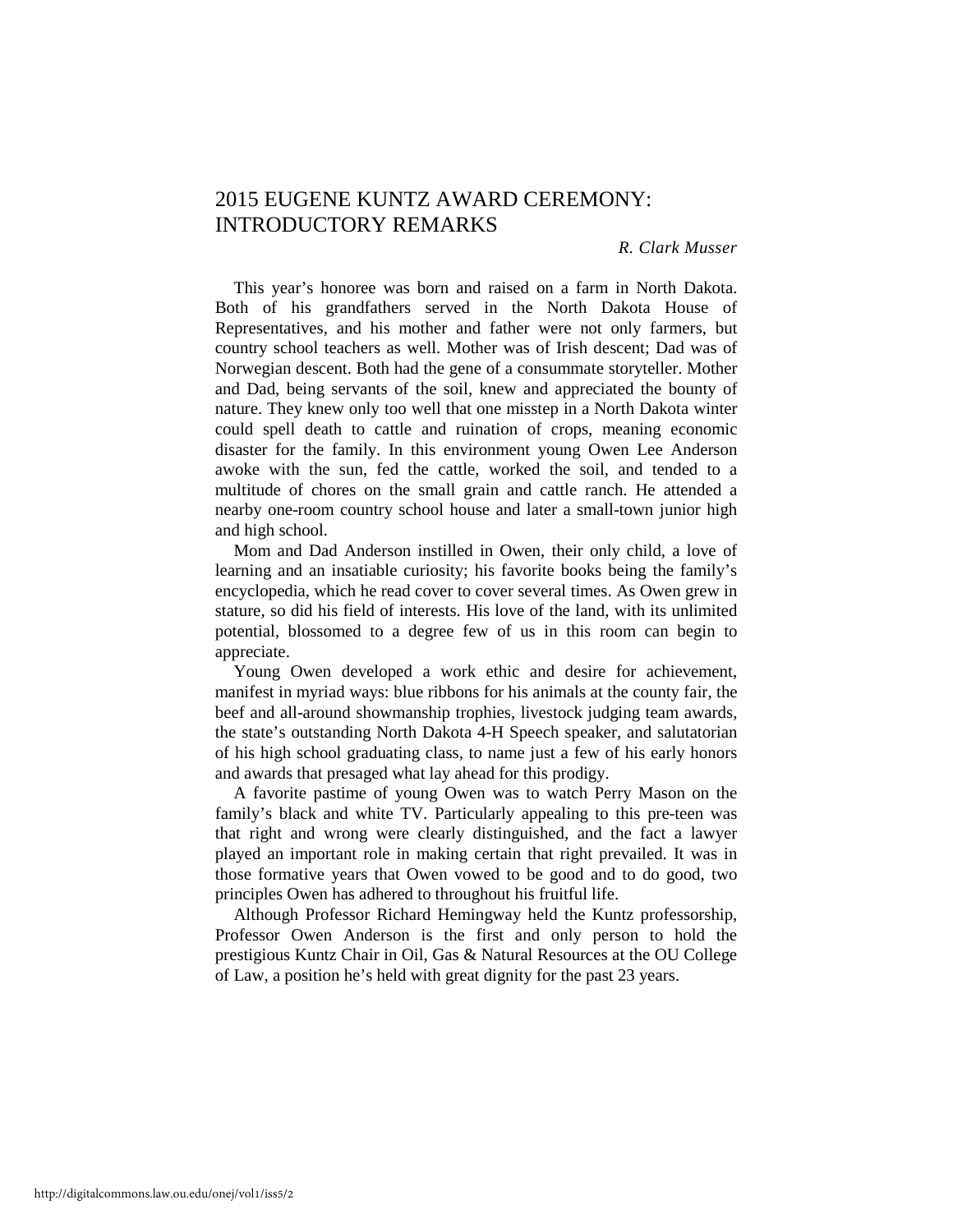Three years ago, in recognition of Professor Anderson's significant academic achievements, he received the highest honor OU bestows on a faculty member. He was named a George Lynn Cross Research Professor.

Owen and his beloved wife, Kathie, have now determined retirement is the next big step in their lives.

Just how they define the rather amorphous word "retirement" remains to be seen, but we know retirement for Owen will not be synonymous with a life of leisure, and further, they will be making a journey to Austin, Texas, where Owen will serve as a Professor at the University of Texas School of Law, where he has been teaching part time for the past seven years.

As an acknowledgment of Owen's contributions to our state, OU's law school, the energy industry, our legal profession, and of course, academic energy law, it is altogether appropriate that Owen be this year's recipient of the Kuntz Award. More about Owen will follow.

First, however, let's spend just a few minutes refreshing our memories with respect to the Kuntz Award.

What is the purpose of the Kuntz Award? First, and most obvious, the Kuntz Award honors a member of our bar who has made significant contributions to energy law. Second, the Kuntz Award is a salute to the OU College of Law and its historic role in the development of academic energy law. Third, it is, of course, a tribute to the esteemed Eugene Kuntz, the finest scholar of oil and gas law.

Thanks in significant part to the OU College of Law, the law of oil and gas throughout the US, not just in Oklahoma, has evolved in an orderly and equitable manner. Today's oil and gas law serves society well, thanks in significant part to OU, in what is often a delicate balancing act: balancing the rights of the mineral owners, surface owners, producers, and the environment.

Our law school's involvement began in the 1920s with Victor Kulp, who attained national stature in oil and gas law. The Kulp legacy was held high by Dr. Maurice Merrill, until a young man by the name of Eugene Kuntz joined OU's law faculty in 1952, and proceeded to elevate OU's position in energy law to the summit of academia.

Professor Kuntz's multi-volume treatise on oil and gas law is, in the minds of many scholars and practitioners, without equal. Time and time again we have seen the Oklahoma Supreme Court, and the high courts of other states as well, cite Professor Kuntz. During his lifetime, he was cited in more than 250 judicial opinions, including at least three times by the United States Supreme Court.

Eugene Kuntz became, quite literally, a living legend.

Professor Kuntz continues to draw significant praise from academia, the industry, the legal profession, and of course, the judiciary.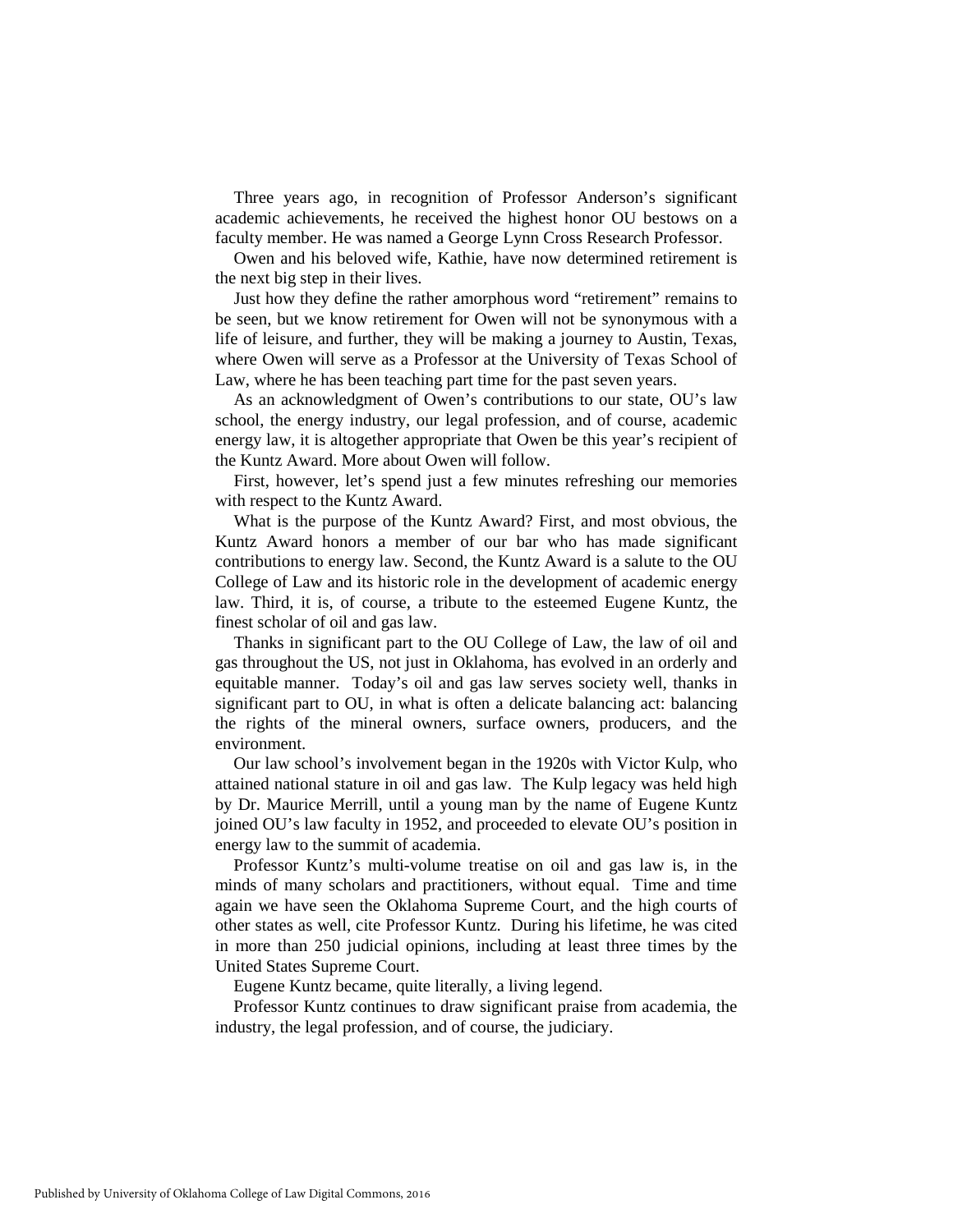Eugene Kuntz profoundly and positively influenced oil and gas law throughout his four decades at OU. His extensive writings and prescient insights will likely do so for decades to come.

In 1993, while Professor Kuntz was still alive, the OU College of Law established this annual conference and the Kuntz Award in his honor. And, yes, Professor Kuntz was able to participate in the conference's inaugural year. He was thrilled and humbled; there were tears glimmering in his eyes. His health precluded his participation in subsequent years.

And there's the personal side of Eugene Kuntz: If you had the good fortune of knowing him personally, you know that his intellect and scholarship were equaled by his gentlemanly nature. Everyone who knew Eugene Kuntz loved and admired him.

My goodness, how he loved his family! The title of which he was most proud was "Pappy."

#### *Owen Anderson*

Let's return to our honoree, Professor Owen Anderson, and go back to the year 1991. Eugene Kuntz had retired from teaching, and his successor in the oil and gas field at the College of Law, Richard Hemingway, has announced his retirement. The College of Law appointed a committee to select a new oil and gas law professor. Of course Professor Kuntz was on the search committee. When the name Owen Anderson, Professor of Oil and Gas Law at Texas Tech University Law School, was presented to the committee as a candidate, Professor Kuntz proclaimed, and I quote:

"Owen Anderson is, at his young age, already one of the best there is at what he does. His roots are in North Dakota, and he is currently teaching oil and gas law at Texas Tech, but he belongs in Oklahoma. Mark my word, ladies and gentlemen of this committee, Owen Anderson will in due time become a preeminent scholar in oil and gas law."

#### History would prove Eugene Kuntz correct.

Professor Anderson has held numerous positions in academia, including:

Professor of Law at his alma mater, the University of North Dakota School Of Law; Chair of Resources Law at the University of Calgary, and the Jack F. Maddox Professor at Texas Tech;

Distinguished Visiting Professorships at Southern Methodist in Dallas; the University of Texas in Austin; the University of Houston; the University of Wyoming; Queens University in London; the University of Dundee; the University of Sydney; the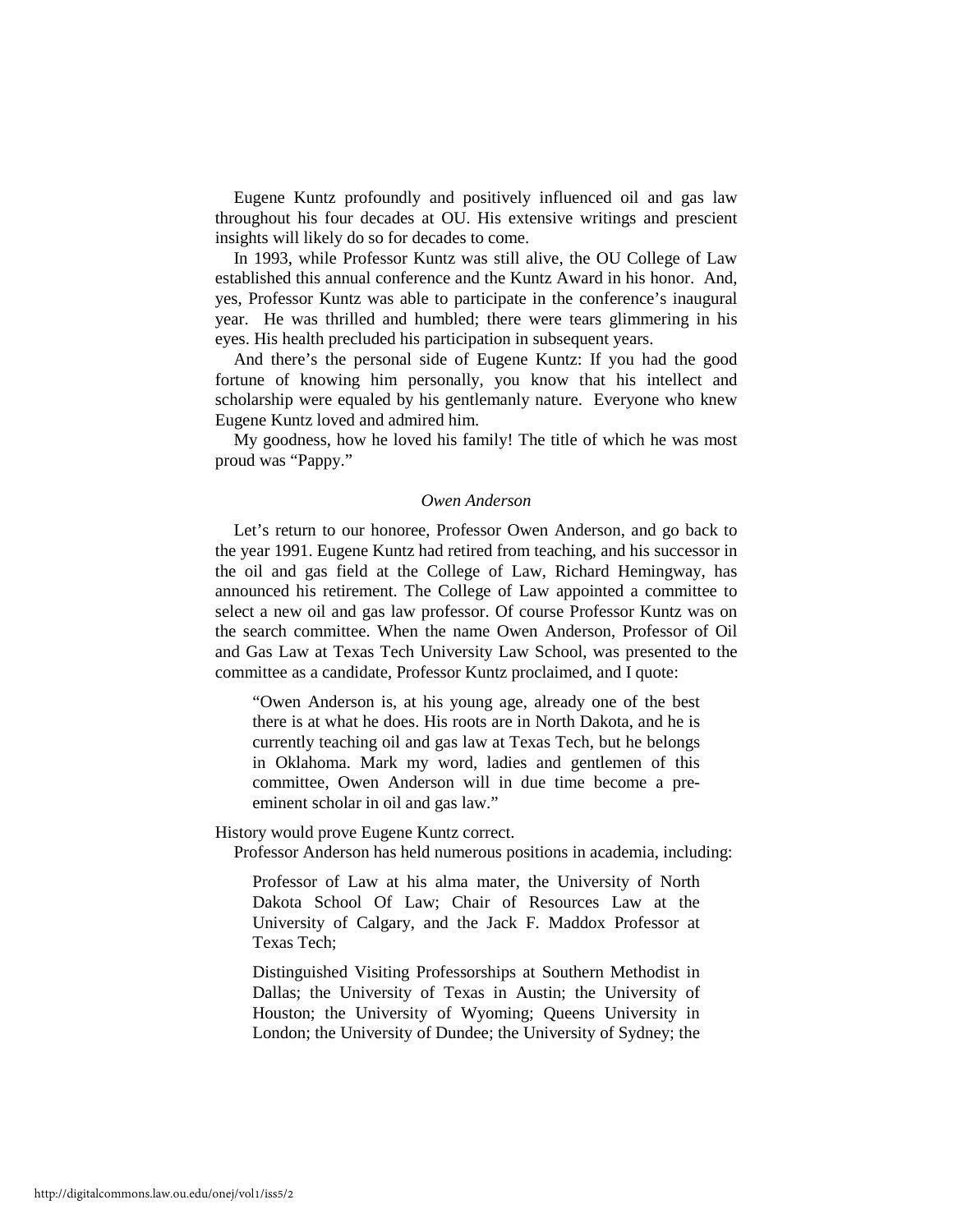University of Melbourne; and the University of Calgary. He has also been a guest teacher at the University of São Paulo, Rio de Janeiro State University; Agostinho Neto University in Angola; Chulalongkorn University in Bangkok; Wonkwang University in Korea, Peking University in Beijing; Qatar University, and the University of Oslo. He has spoken at conferences throughout the United States and Canada, as well as in Jordan, Namibia, Tanzania, France, Italy, Portugal, Russia, the Netherlands, Peru, and Mexico.

He has served as an instructor and consultant for the Commercial Law Development Program of the United States Department of Commerce.

Closer to home, in addition to holding the Kuntz Chair and Cross Professorship at OU, Owen is the Academic Director of College of Law's LL.M. Program in Energy, Natural Resources & Indigenous Peoples, and he has served as an instructor in the Executive and online MBA Energy Programs at OU's Price School of Business.

Owen earned both his undergraduate and law degrees in his home state, at the University of North Dakota. While in law school, he was a member of the Law Review, and, of course, he graduated with Distinction.

After law school Owen served in various capacities for the State of North Dakota, including: Assistant Attorney General and General Counsel for the North Dakota Industrial Commission's Oil & Gas Conservation Division; the North Dakota Board of University and School Lands, and the North Dakota Geological Survey. He also served as Chief of the Natural Resources Section of the North Dakota Office of the Attorney General.

Owen is the co-author of four books: *Hemingway on Oil and Gas Law and Taxation* (4th ed.); *Cases and Materials on Oil and Gas Law* (all six editions); *International Petroleum Transactions* (all three editions); and a *Student's Guide to Estates in Land and Future Interests* (2<sup>nd</sup> ed.). He leads his team of co-authors in preparing the annual supplements to *Kuntz, Law of Oil and Gas* and is the author and update editor of the prior appropriation materials for the treatise *Waters and Water Rights*.

Professor Anderson has been a member of the Board of Editors of the *Oil and Gas Reporter* since 1990. He serves on the Executive Committee of the *Journal of World Energy Law and Business*, the official journal of the Association of International Petroleum Negotiators, and serves as the form and style editor for the AIPN's suite of model petroleum contracts. He is a Life Commissioner for the Uniform Laws Commission and a member of the American Law Institute. Separate and apart from his text books, treatises and editorships, Professor Anderson has published over 100 articles. He was instrumental in starting the new online peer-reviewed *Oil*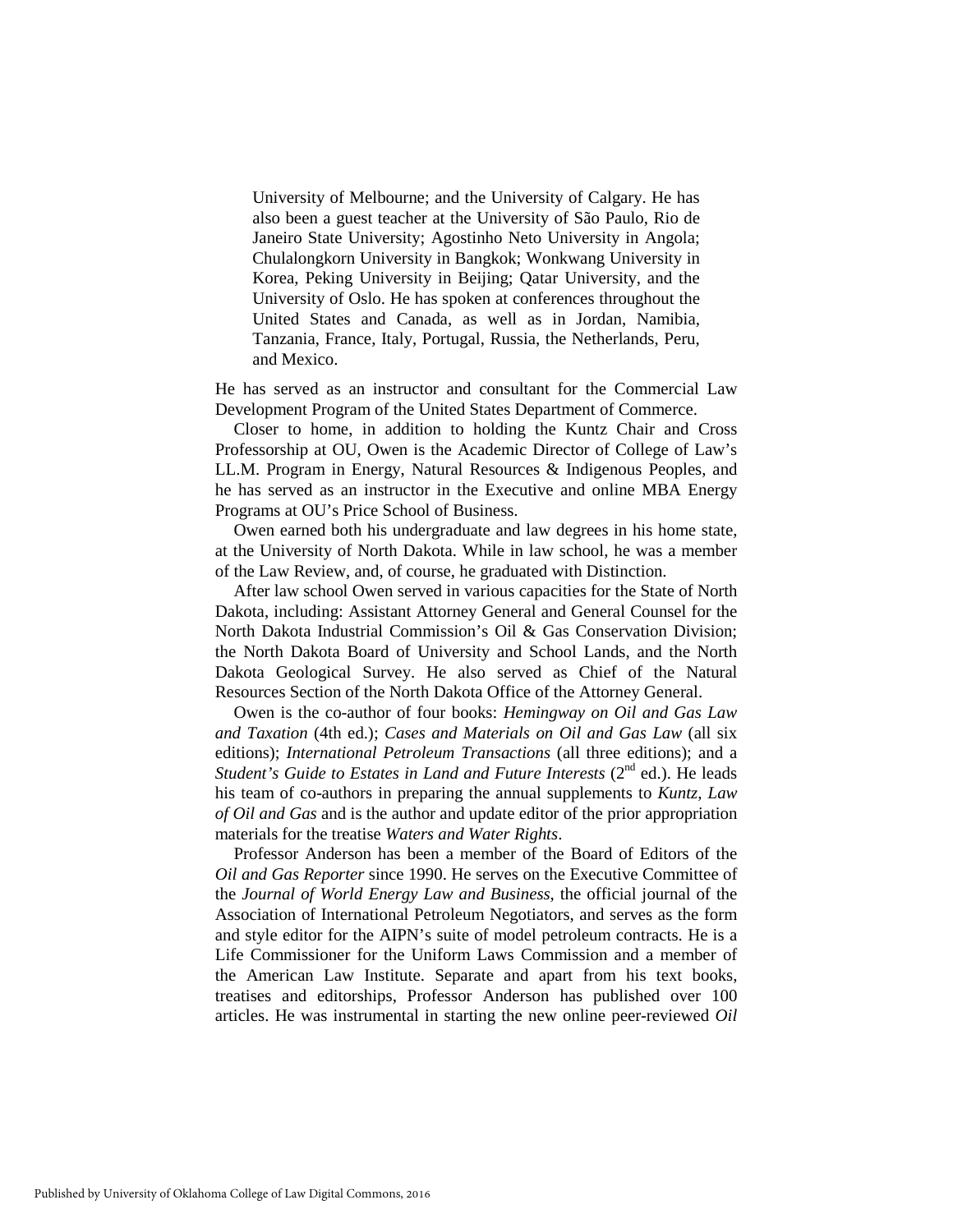*and Gas, Natural Resources, and Energy Journal (ONE-J)* at the College of Law.

As you see, Owen's scholarly contributions to energy law are simply breathtaking.

Just two years ago, Owen was honored by his alma mater, The University of North Dakota, with the Sioux Award—the highest honor given by the university's Alumni Association. Professor Anderson has received numerous other prestigious recognitions and awards. To name just a few:

In 2011, the Clyde O. Martz Award for Excellence in Teaching from The Rocky Mountain Mineral Law Foundation;

The 2001 Distinguished Service Award from the Oil, Gas and Mineral Law Section of the State Bar of Texas;

The Southwestern Legal Foundation's highest individual award, the John Rogers Award, in 1999; and

The Academic Award from the Association of International Petroleum Negotiators in 2006.

I would be remiss if I didn't mention the professional honor that is perhaps the one most endearing and descriptive of this titan among academicians: The students at OU Law named Professor Anderson as the Outstanding Law Professor in 1994.

One of Professor Anderson's students, whose private practice is devoted almost exclusively to oil and gas law, tells us:

"I took every course Professor Anderson taught. He was the best teacher I ever had in all my years of schooling, from kindergarten through law school. And he was also the most caring professor I've ever had. Such great and wonderful memories I have of Professor Anderson. I will never forget him."

Allow me, please, to share with you a few quotes from men and women who know our honoree well.

From Owen's colleagues at OU Law:

"When I arrived at OU Law as a tenured professor, I was well aware of Professor Anderson's towering reputation as a scholar, known internationally. What I didn't know, however, is that his scholarly accomplishments are equaled by his fun-loving nature. He is an accomplished jokester and joke teller. His timing is second to none. Perhaps even more importantly, he is loving and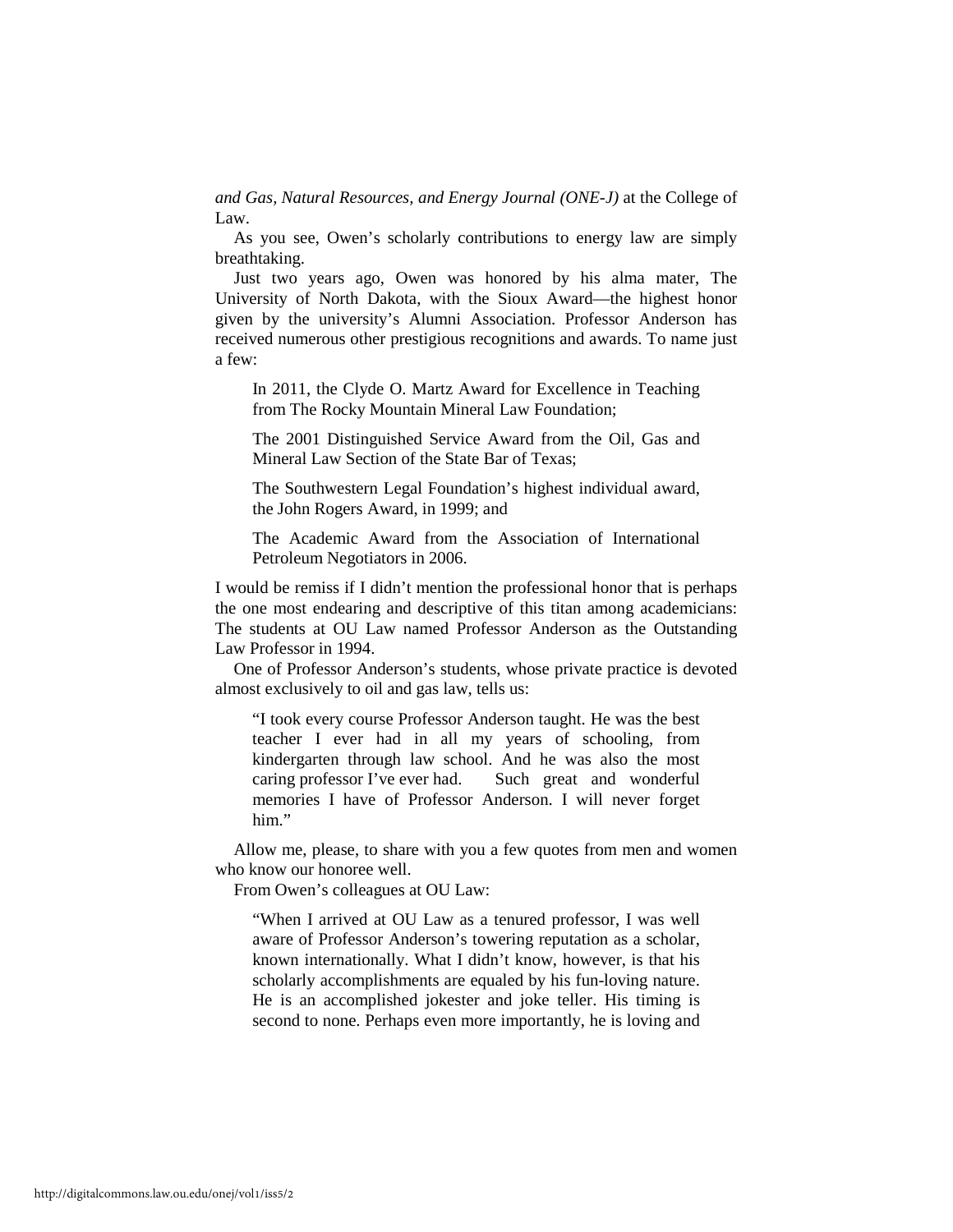big hearted to one and all."

"Owen always has a sparkle in his eye and a lilt in his voice-- perhaps more of a burr or a brogue. He is always concerned about his friends and colleagues, and he's always a pleasure with whom to work."

Another colleague reminds us of Owen's Celtic heritage.

"Owen loves all things Celtic: Irish whiskey and Scotch whisky; dancing, pubs, kilts, music, including bagpipes, and St. Patrick's Day. One of Owen's nicknames is 'Irish Owen.' My wife and I and others were with Owen and Kathie in an Irish Pub in San Diego. After several rounds of Guinness, Owen kept his cohorts spellbound as he proceeded to sing from their table every Irish song the Irish house band was playing. He reminded me of Eugene Kuntz who used to lead the Board of Editors of *The Oil and Gas Reporter* in song after dinner and drinks at their annual board meetings.

Other colleagues said:

"Everyone in academia knows of Owen Anderson's reputation for scholarship. What they don't realize is that his sense of kindness and compassion equals his scholarship."

"Owen has demonstrated the ability to work effectively with business and professional leaders in Oklahoma, the nation and throughout the world, far beyond the academic realm."

"One of the things I love best about Owen is the fact that he is a preeminent scholar, yet he's a regular guy. Each and every summer he returns to the family farm in North Dakota to help with haying and tending to the cattle."

One of Owen's colleagues with whom he regularly collaborates on scholarly publications tells us:

"Owen Anderson ranks among the top—or more accurately—at the top of academics in oil and gas law. His articles are comprehensive and insightful and frequently cited by courts in many jurisdictions. His articles and co-authored books are widely used by academics and practitioners. In addition to being a scholar without peer, he is a wonderful friend and colleague. Those of us who are privileged to work with him, can never thank him enough for his significant contributions."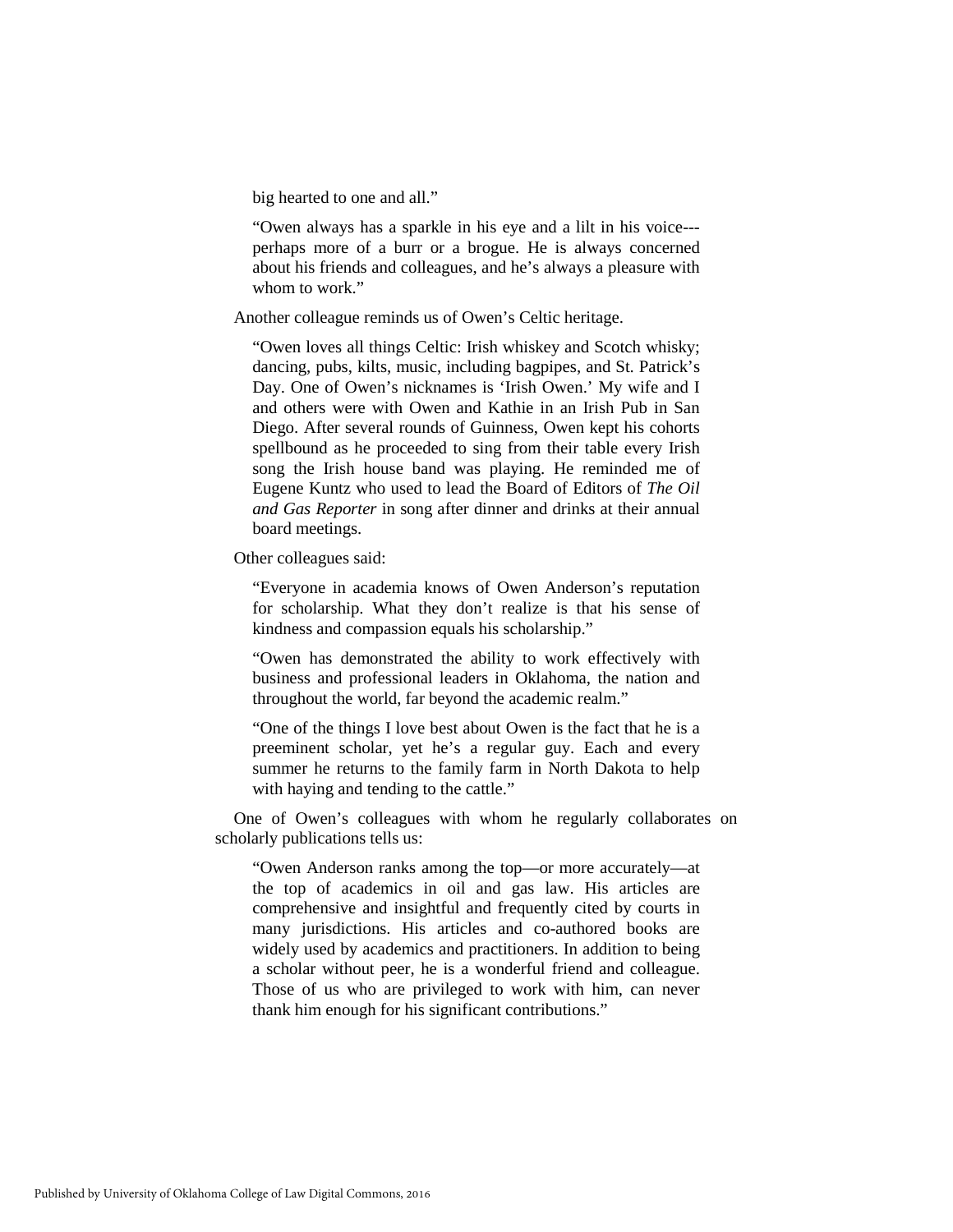One of our state's most prominent oil and gas lawyers has worked with Owen in numerous settings and in varied capacities. This lawyer says:

"During Owen's 24-year tenure at OU Law School—and because of his stature, both nationally and internationally, in energy law—he has kept our Law School on the short list of top oil and gas law programs throughout the world, not just the United States. If any of his law students or alumni desires a credible introduction to the other leaders in the world of energy and resources law, Owen has the unique standing in the world community to provide such an introduction."

Let's share one more quote, and this one has extra special meaning to us: From Karen Maloy, the daughter of Eugene and Rose Kuntz:

"Owen was the perfect person to carry the Kuntz baton. The love and passion that Owen and Kathie Anderson gave to my mom and dad were unmatched. I will be forever grateful to Owen and Kathie for how they cared for my parents."

And what is most precious in Owen's life? His beloved wife, Kathie, and their two children, Thomas and Katie. Just watch Owen's eyes light up as he talks about his daughter, Katie, who works at OU and lives close by for frequent and treasured moments of togetherness. Son Thomas earned his bachelor's degree in music from OU, where he studied classical guitar and played in the Pride marching band. He earned a Masters degree from the University of Georgia in Classical Guitar, studying under the late Professor John Sutherland, a legendary guitar teacher. To Owen and Kathie's great delight, Thomas now lives on the Anderson family farm in North Dakota, where he raises angus cattle, teaches classical guitar at the University of North Dakota, teaches private guitar lessons, plays in two dance bands, and works part time for an online book company buying and selling used books. In Thomas's moments of spare time, he is brewer.

Kathie has both a Bachelors and Masters Degree in English and Communication from the University of North Dakota and a Ph.D. in Journalism from the University of Texas at Austin. Dr. Kathie Anderson is a gifted teacher, writer, author, and speaker on North Dakota History and the history of her paternal ancestors who were settlers in the colony of New Netherlands, which we now know as New York.

And Owen will tell you that Kathie is his rock, his most scrutinizing editor, his best friend, and the love of his life. Owen, there's an Irish blessing that one of your OU Law colleagues would like to share with this audience in honor of your retirement: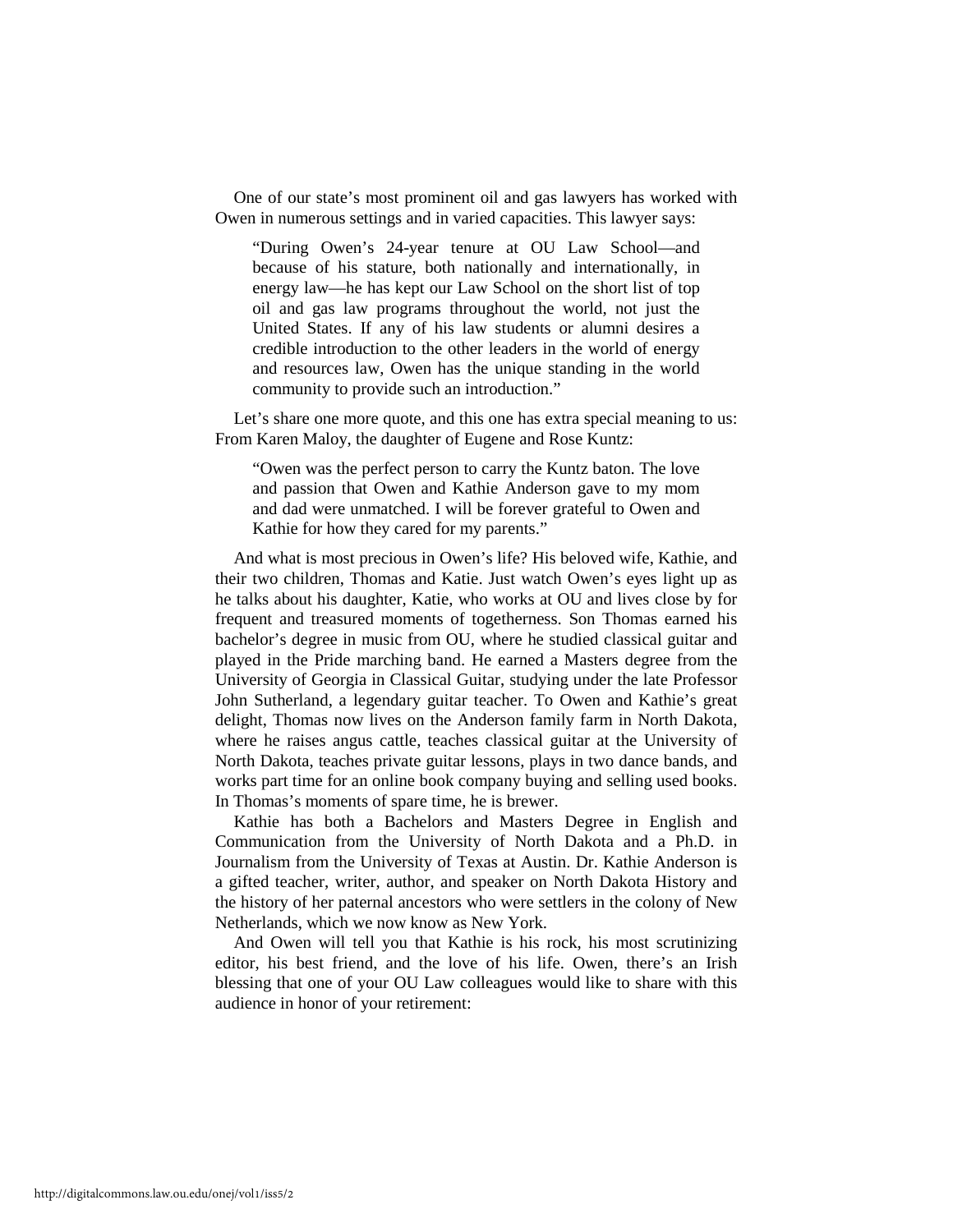May the winds of fortune sail with you,

May you sail a gentle sea.

And may it always be the other guy

Who says, "This drink's on me."

In conclusion, it is fitting that we go back to Eugene Kuntz's prognostication of some 24 years ago, when our conference's namesake said:

"Owen Anderson will in due time become the preeminent scholar in oil and gas law."

Eugene Kuntz, history proved you prescient!

Joe Harroz, Dean of the OU College of Law, will present the Kuntz Award to Professor Anderson.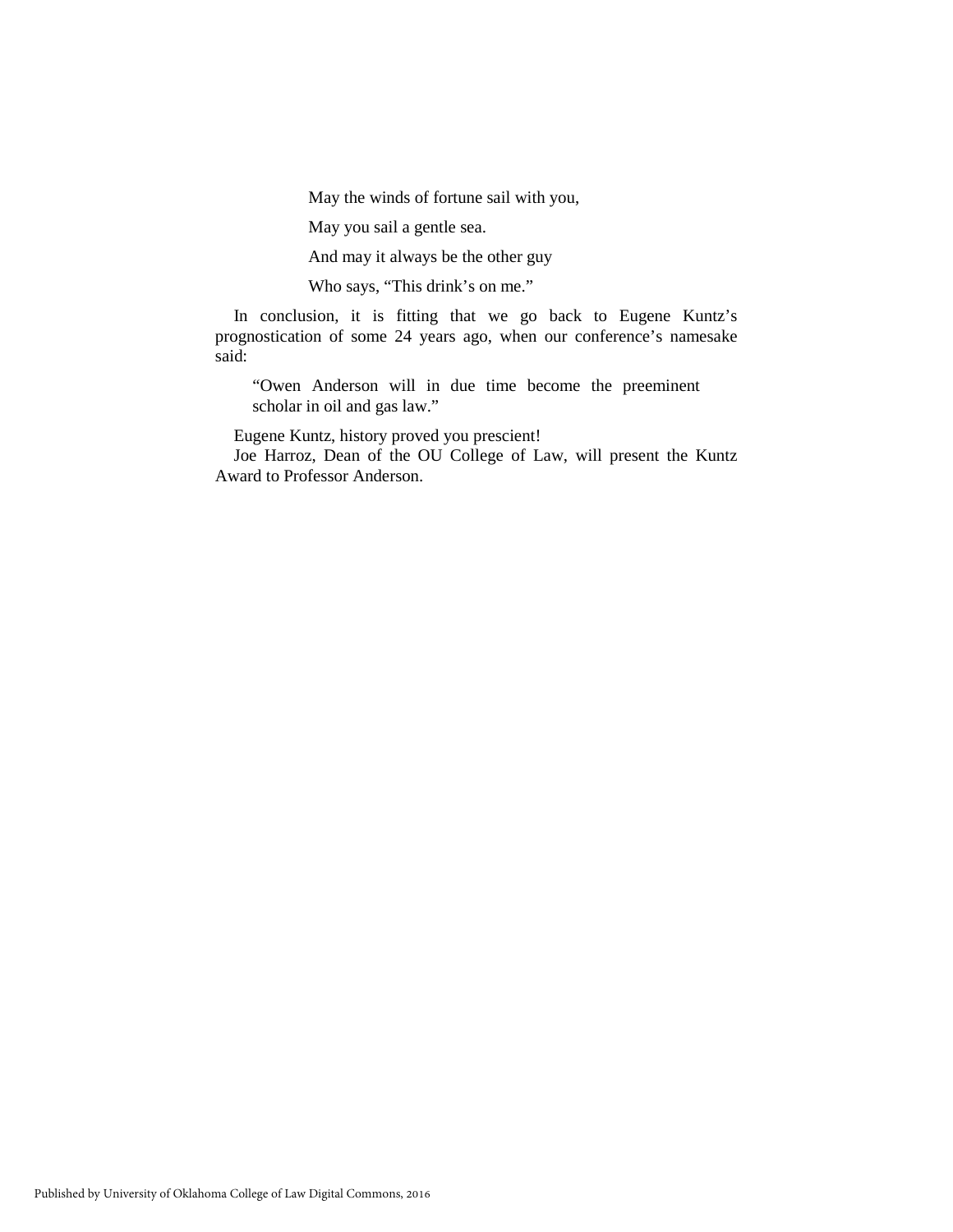### REMARKS UPON RECEIVING THE EUGENE KUNTZ AWARD

*Owen L. Anderson*\*

I am honored to accept the Kuntz Award and to join the prestigious list of prior recipients. I have been honored to serve as the Eugene Kuntz Chair and as the Georgy Lynn Cross Professor at the College of Law. I am humbled to receive the Kuntz Award.

Clark, regarding that Irish blessing you quoted from one of my colleagues, the version of that I tell ends, "And may you be half an hour in Heaven before the devil knows you're dead!"

When I was a child on the family farm and ranch in North Dakota, my parents enrolled me in first grade when I was age five. Willow No. 4 was a one-room country school house, one of hundreds that operated in North Dakota at that time. At most, only a handful remain open today.

My favorite place was the "library"—a small space near the back of the room. I studied atlases and any other books that had maps. I imagined myself traveling to exotic places in the world, but I never imagined that these dreams would come true. When the country school closed at the end of my sixth-grade year, I attended a small-town junior high and high school in Binford, North Dakota. The entire high school never had more than 80 students. I graduated in a class of 18. Clark mentioned the outstanding alumnus award that I received from the University of North Dakota. Three graduates from Binford High School have received this same award. Fortunately, our teachers always encouraged us to follow our dreams. By the way, if you wonder where Binford is located, it is about half way between Jessie and Mose!

When I graduated law school, my initial plans were to go into politics. I secured a political job, largely working with election law. Within six months, I realized that I would never make a good politician. In searching for a new job, I fortuitously ended up working with oil, gas, coal, water, and land resources—both management and regulation. I immediately was fascinated by this work. In 1979, at the peak of the second oil boom in North Dakota, I was given the opportunity to teach oil and gas law. I have done so ever since.

 <sup>\*</sup> When Professor Anderson accepted this award, he was the Eugene Kuntz Chair in Oil, Gas & Natural Resources and the George Lynn Cross Research Professor at The University of Oklahoma College of Law. Effective January 2016, he became a professor at the Kay Bailey Hutchison Center for Energy, Law & Business at The University of Texas School of Law, receiving emeritus status at the University of Oklahoma.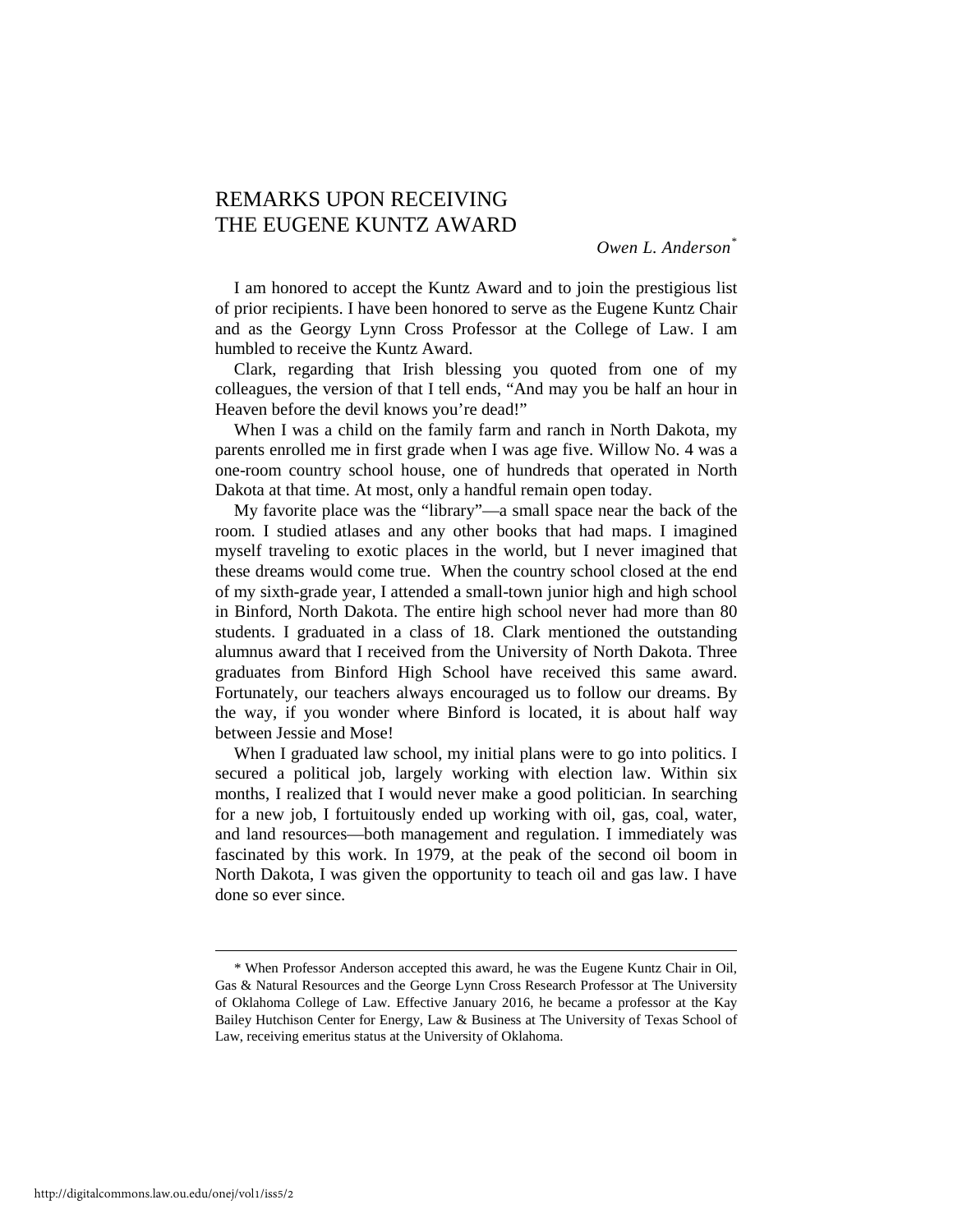My primary goal as a professor has been to help my students realize their dreams. Members of the Oklahoma and Texas bars, along with a large number of energy companies, have supported my efforts by employing many of my students. I have been lucky indeed—starting with my upbringing, marrying my wife and editor, Kathie, having two wonderful children, and having the good fortune to spend nearly 24 years at OU.

When I came to OU in 1992, times were tough. I bought a home that had been foreclosed by a local bank, and the bank that had been closed by the FDIC. Oil and gas activity was very slow. Relatively few students were enrolled in the basic oil and gas class and fewer yet enrolled in the advanced class on oil and gas contracts and tax. I did manage to add one new oil and gas course to the curriculum, international petroleum transactions.

Clark Musser and I had several meetings my first year, and we decided to launch an energy and natural resources conference to honor Professor Kuntz and to create the Kuntz Award. The first conference was held in 1993. Professor Kuntz and Rose were in attendance. The conference has been held annually since 1995, and we established a planning committee to assist in selecting topics and speakers in the late 1990s. The initial conferences were small—attended by 50 to 75 people. Attendance has steadily grown to reach the 550 attendees present today, making it the largest conference focusing on oil and gas law in the country.

In 1999, when oil prices were below \$10 a barrel, University of Texas Professor Ernest Smith and I co-authored an article addressing what states could do to encourage more oil and gas activity, other than the typical approach of providing tax relief. When we presented the paper at the annual oil and gas institute of the Southwestern Legal Foundation in Dallas, we had a serious conversation about what subjects we would teach to close out of teaching careers. We feared that students would have little interest in domestic oil and gas law.

Oil and gas prices improved in the early 2000s, and the College of Law had just completed a major renovation that included a new library and courtroom addition. I thought this was the right time to approach Dean Andy Coats about adding to our energy curriculum, which then consisted of basic oil and gas law, oil and gas contracts and tax, international petroleum transactions, and energy law. This gradual process of adding to the college's energy curriculum continued throughout the decade and has accelerated under the leadership of Dean Joe Harroz.

A first and obvious need was a class in mineral title examination. While the Oklahoma City area has many excellent mineral title lawyers, I wanted to find one who could entertain as well as teach what otherwise might be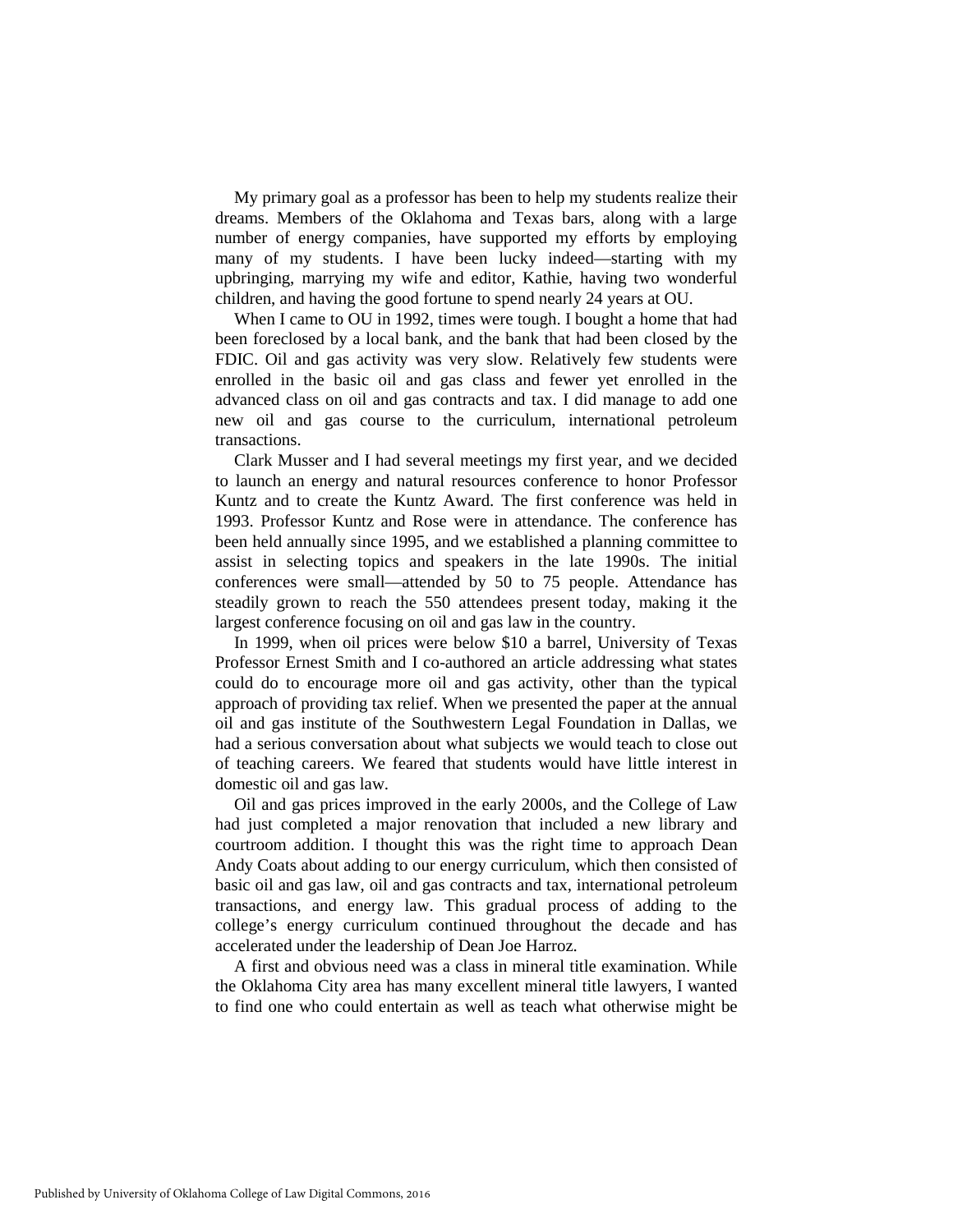regarded as a rather dull subject. I recruited Dave Hampton, who was well known for his rather twisted sense of humor.

Next, I proposed a course in oil and gas practice—a class that would focus on conservation law, local regulation of oil and gas activities, surfaceuse conflicts, and commonly recurring transactional and litigation issues. I recruited Eric King, in part for his love of Monty Python film clips, which he used when giving CLE presentations, and for his British accent.

Professor Taiawagi Helton began regularly teaching Indian natural resources law, including a segment on oil and gas development on tribal and allotted lands.

Deborah Hubbs, one of my many star students, had worked for Anadarko after law school and soon became general counsel for GeoSouthern Energy Corporation. In 2013, she and Lyndon Taylor, general counsel of Devon and also an OU law grad, negotiated the biggest oil and gas deal of the year, when Devon purchased GeoSouthern's assets in the Eagle Ford shale play in South Texas. A few years ago, I asked her what she had not learned in law school that she wished she would have. She said midstream oil and gas law. I immediately recruited Brent Hagy, who had worked in house as a general counsel and senior counsel for midstream companies. This new midstream oil and gas class quickly became very popular.

We also added wind law, currently taught by Chris Tytanic.

In 2013, Professor Monika Ehrman was hired to teach energy and oil and gas law classes. She designed a new class in oil and gas environmental law.

Last year, Professor Brian McCall designed a new class in complex transactional and finance law using energy transaction examples.

Perhaps our most ambitious initiative has been to provide an opportunity for our students to study under in-house lawyers at oil and gas companies. After much discussion, we decided to call this class "How to Drill a Well," which implicitly indicates that students might also learn how not to drill a well! The idea was to take a small group of students, working as a team, through a combination of real and simulated planning and transactional steps, both legal and commercial, that are necessary for successful oil and gas exploration and development. These may include title curative work, leasing, lease assignments, negotiating joint operating, farmout, and services agreements, permitting, regulatory work, and litigation. The class also includes segments about basic geology and petroleum engineering. Inhouse lawyers offering sections of this class to small groups of four to six students have included Justin Porter and Rachel Evans at Devon Energy; Dennis Roberts at Continental Resources, Reagan Bradford at Chesapeake Energy, Steve Cargill at SandRidge Energy (now at Devon), Keith Needham at Needham Companies, and Jonathan Morris at SandRidge Energy.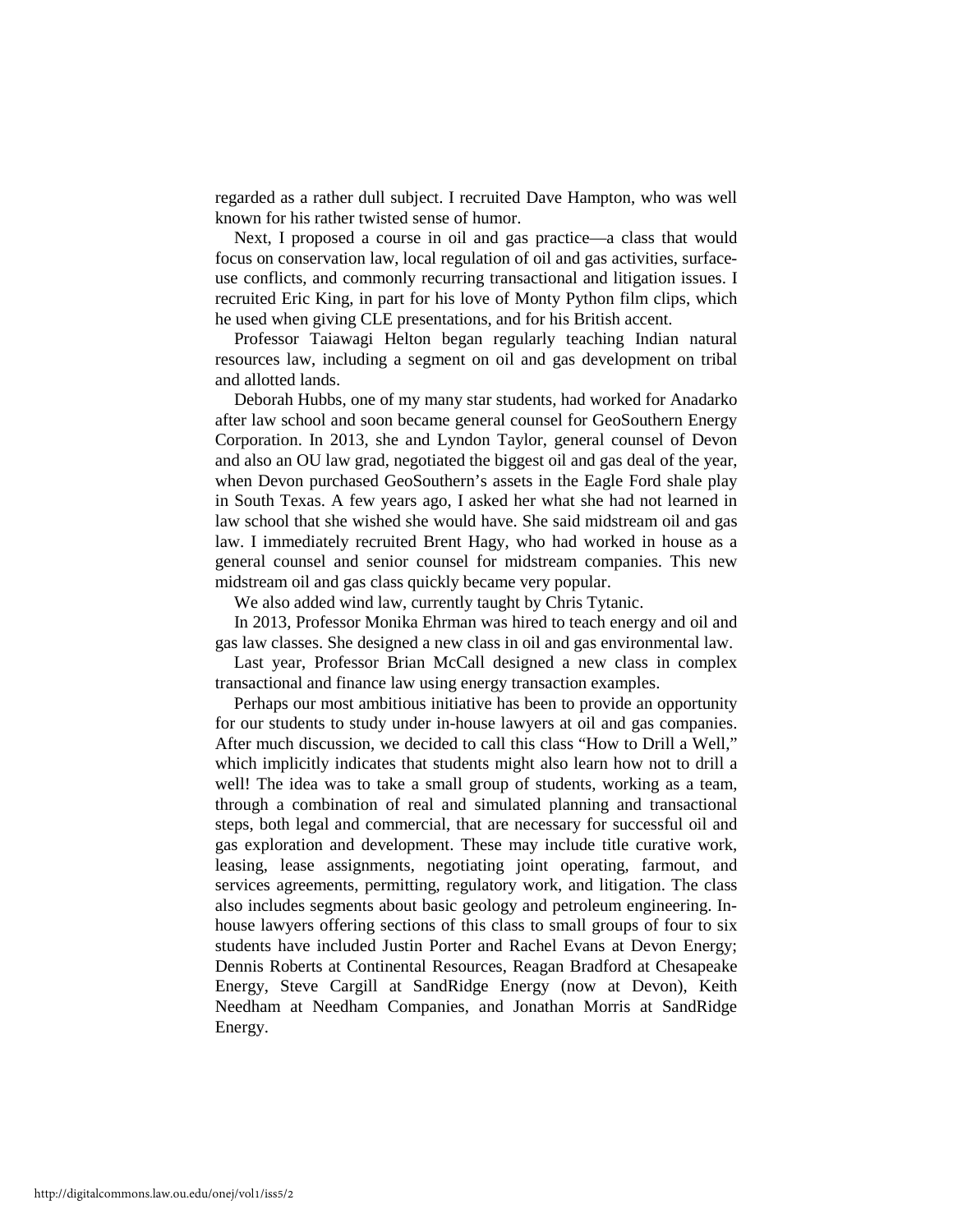Our energy classes have grown sufficiently that students now have the opportunity to earn a specialty certificate in energy law while earning their J.D. degree. In addition, we offer LL.M. degrees in energy law and indigenous peoples law, as a well as Master's degrees in these disciplines for non-lawyers. The LL.M. program attracts students from throughout the world. In addition to an online Master's degree in indigenous peoples law, the College will soon launch an online degree in energy law, targeting landmen who wish to improve their skills in negotiating and drafting contracts. Professor David Dye administrates these programs.

This past year, the Mineral Law Newsletter, sponsored by the Oklahoma Bar Association's Energy and Natural Resources Section became *ONE J* [*Oil and Gas, Natural Resources, and Energy Journal*], a peer-reviewed journal addressing energy and natural resources topics and providing periodic recent-case updates. I encourage all of you to sign up for a free subscription.

Our student group, ONE-S [Oil and Gas, Natural Resources, and Energy Students Association, formerly the Energy and Resources Law Students Association], is the second largest student organization at the College of Law—second only to the Student Bar Association, to which all students belong. ONE-S arranges several "lunch and learn" sessions featuring guest speakers, social events, and charitable drives throughout the school year.

One thing that Clark did not mention in his presentation is something in which I take great pride. In the early 2000s, Dean Andy Coats asked me to revamp what had become a troubled research, writing, and advocacy program for 1Ls. I hired new writing instructors as well as a competitions director, substantially revised the program, and raised its profile at the College of Law. Professors Gail Mullins, Daniel Nicholson, and Connie Smothermon were among those that I hired and are still teaching in the program. OU's interscholastic competitions program is now ranked as the seventh most successful program in the country.

I trust that I leave the College of Law an improved oil, gas, and energyfocused school. I challenge you here today to help maintain the program. This program is not self-sustaining. It requires your constant vigilance and support. Through my new status as a professor emeritus, I plan to remain involved with the College.

Many people have asked me why I am leaving. I can offer three reasons: First, I just think that it's time. Second, I think that I have done about all that I can do to further enhance the College's energy program. And finally, I have been given an opportunity to have "one more rodeo" before I really retire. In the words of that famous philosopher, Yogi Berra, "When you come to a fork in the road, take it." Notwithstanding my move to the University of Texas School of Law, I want you all to know that I will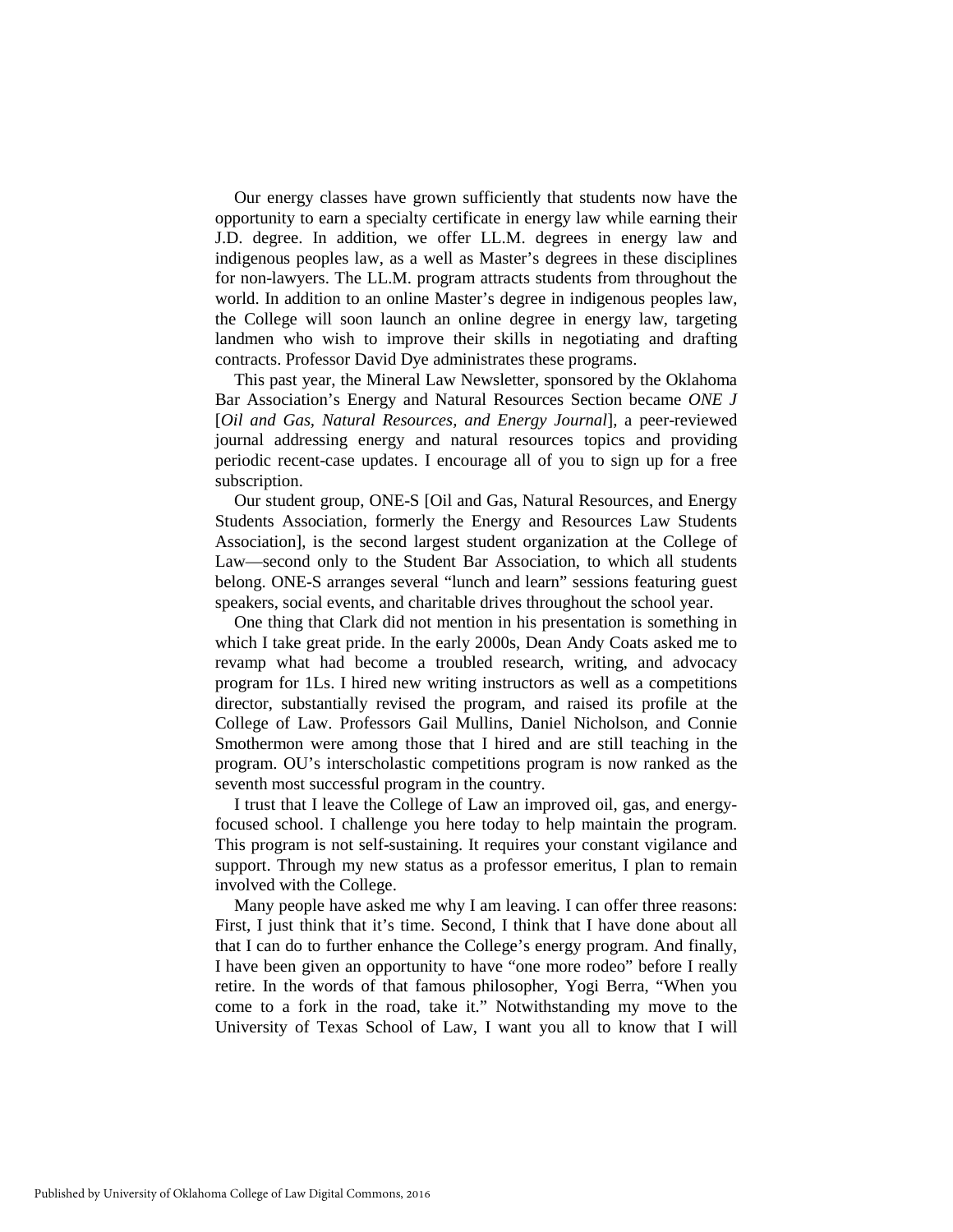always be proud of my tenure at OU, and I plan to and hope to be back to OU frequently in the future. I have the greatest respect and utmost confidence in my OU colleagues and especially in Professor Monika Ehrman. She is a remarkable person and an excellent professor.

In closing, please continue to hire OU students. I could never have helped my students realize their dreams without the confidence that you have in OU graduates.

Finally, to return to my theme of being a very lucky person and to the words of Yogi Berra: "If I had to do it over, I'd do it again." Thank you.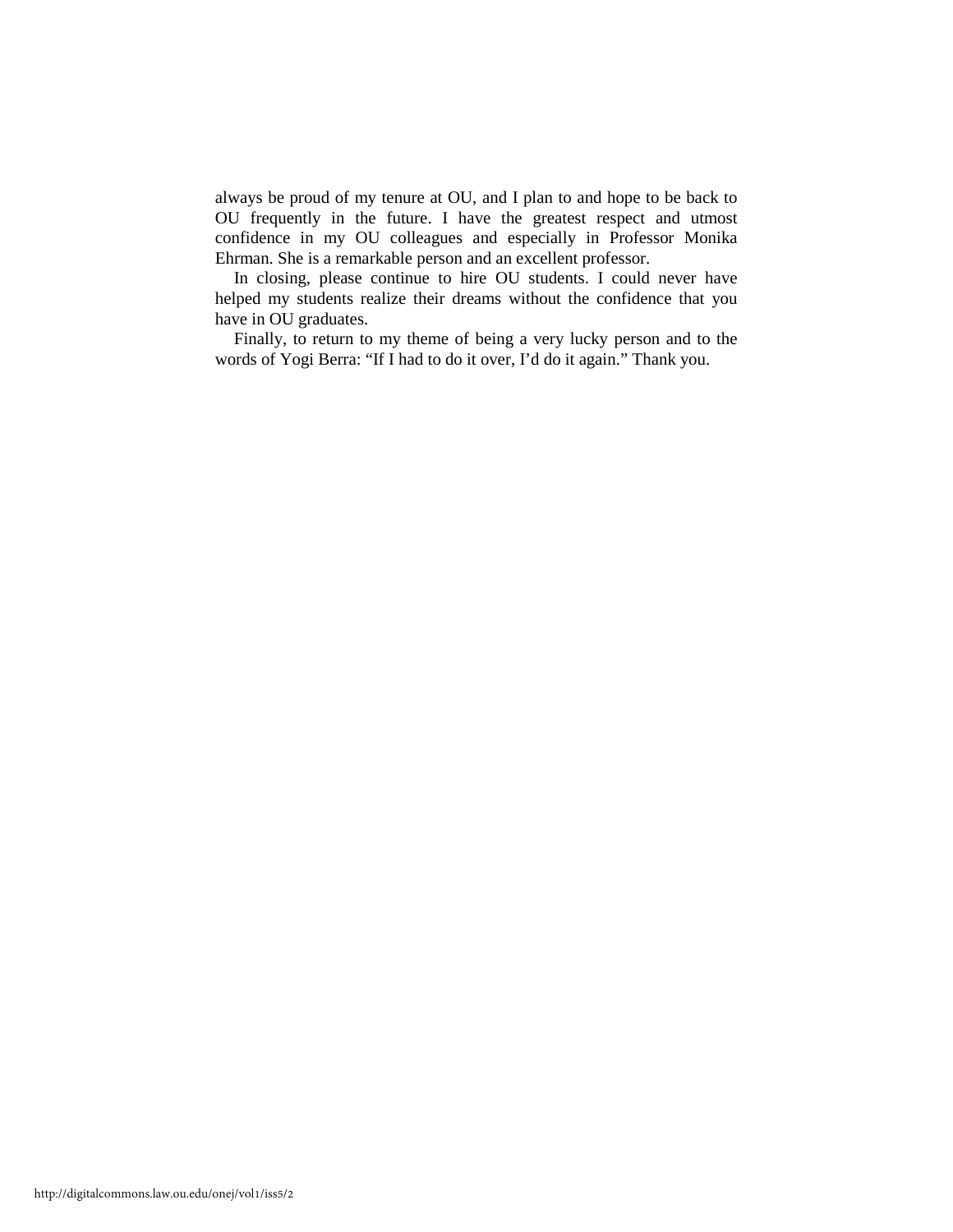## RECIPIENTS OF THE EUGENE KUNTZ AWARD FOR LEADERSHIP IN NATURAL RESOURCES LAW AND POLICY

1993: WILLIAM G. PAUL Attorney, Crowe & Dunlevy and Sr. Vice-President & General Counsel, Phillips Petroleum Company

1994:

*The seminar was not held in 1994*

1995: TOM J. MCDANIEL Corporate Secretary, Kerr-McGee Corp.

1996: R. CLARK MUSSER Attorney, Director & President, Musser & Bunch, OKC

1997 *The seminar was not held in 1997* 

1998: R. G. "JACK" HORNER Senior Vice Pres, General Counsel, & Corporate Secretary, Kerr McGee Corp.

1999: THE HONORABLE JOSEPH MORRIS Attorney, Gable & Gotwals

2000: PHILIP D. HART Attorney, McAfee & Taft

2001: BARTH P. WALKER Attorney, Walker & Walker

2002: CHARLES E. DANIEL Phillips Petroleum Company

2003: JAMES GEORGE Shareholder & Director, Crowe & Dunlevy

2004: JAMES C.T. HARDWICK, Shareholder & Director, Hall, Estill, Hardwick, Gable, Golden & Nelson